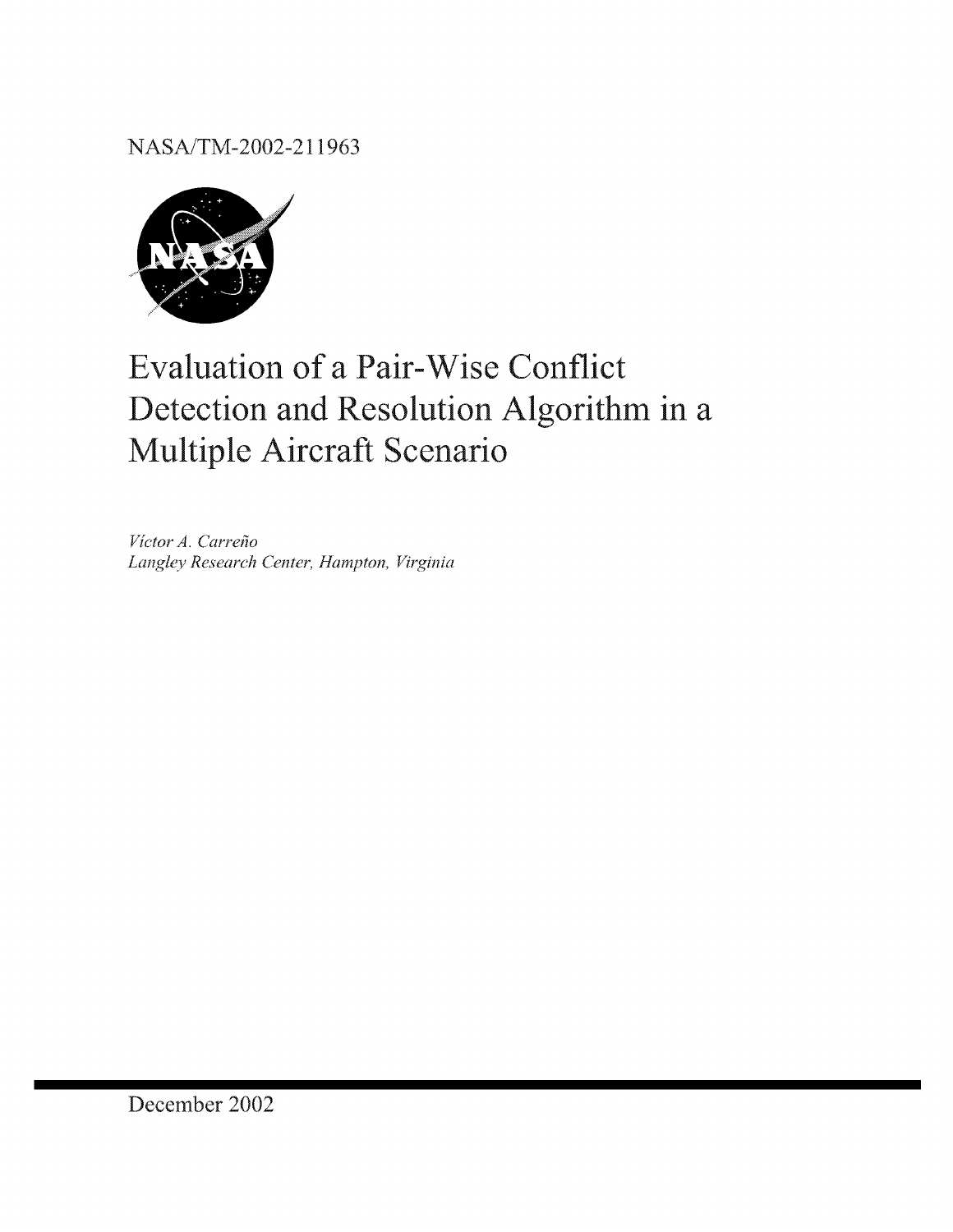#### The NASA STI Program Office... in Profile

Since its founding, NASA has been dedicated to the advancement of aeronautics and space science. The NASA Scientific and Technical Information (STI) Program Office plays a key part in helping NASA maintain this important role.

The NASA STI Program Office is operated by Langley Research Center, the lead center for NASA's scientific and technical information. The NASA STI Program Office provides access to the NASA STI Database, the largest collection of aeronautical and space science STI in the world. The Program Office is also NASA's institutional mechanism for disseminating the results of its research and development activities. These results are published by NASA in the NASA STI Report Series, which includes the following report types:

- TECHNICAL PUBLICATION. Reports of completed research or a major significant phase of research that present the results of NASA programs and include extensive data or theoretical analysis. Includes compilations of significant scientific and technical data and information deemed to be of continuing reference value. NASA counterpart of peerreviewed formal professional papers, but having less stringent limitations on manuscript length and extent of graphic presentations.
- TECHNICAL MEMORANDUM. Scientific and technical findings that are preliminary or of specialized interest, e.g., quick release reports, working papers, and bibliographies that contain minimal annotation. Does not contain extensive analysis.
- *CONTRACFOR* REPORT. Scientific and technical findings by NASA-sponsored contractors and grantees.
- *CONFERENCE* PUBLICATION. Collected papers from scientific and technical conferences, symposia, seminars, or other meetings sponsored or co-sponsored by NASA.
- SPECIAL PUBLICATION. Scientific, technical, or historical intbrmation from NASA programs, projects, and missions, often concerned with subjects having substanfial public interest.
- TECHNICAL TRANSLATION. Englishlanguage translations of foreign scientific and technical material pertinent to NASA's mission.

Specialized services that complement **the** STI Program Office's diverse offerings include creating custom thesauri, building customized databases, organizing and publishing research results ... even providing videos.

For more information about the NASA STI Program Office, see the following:

- ® Access **the** NASA STI Program Home Page at *http ://\_,w\_v.sti.nasa.go,,*
- E-mail your question via the Internet to help@sti.nasa.gov
- Fax your question to the NASA STI Help Desk at (301) 621-0134
- ® Phone the NASA STI Help Desk at (301) 621-0390
- Write to: NASA STI Help Desk NASA Center for AeroSpace Information 7121 Standard Drive Hanover, MD 21076-1320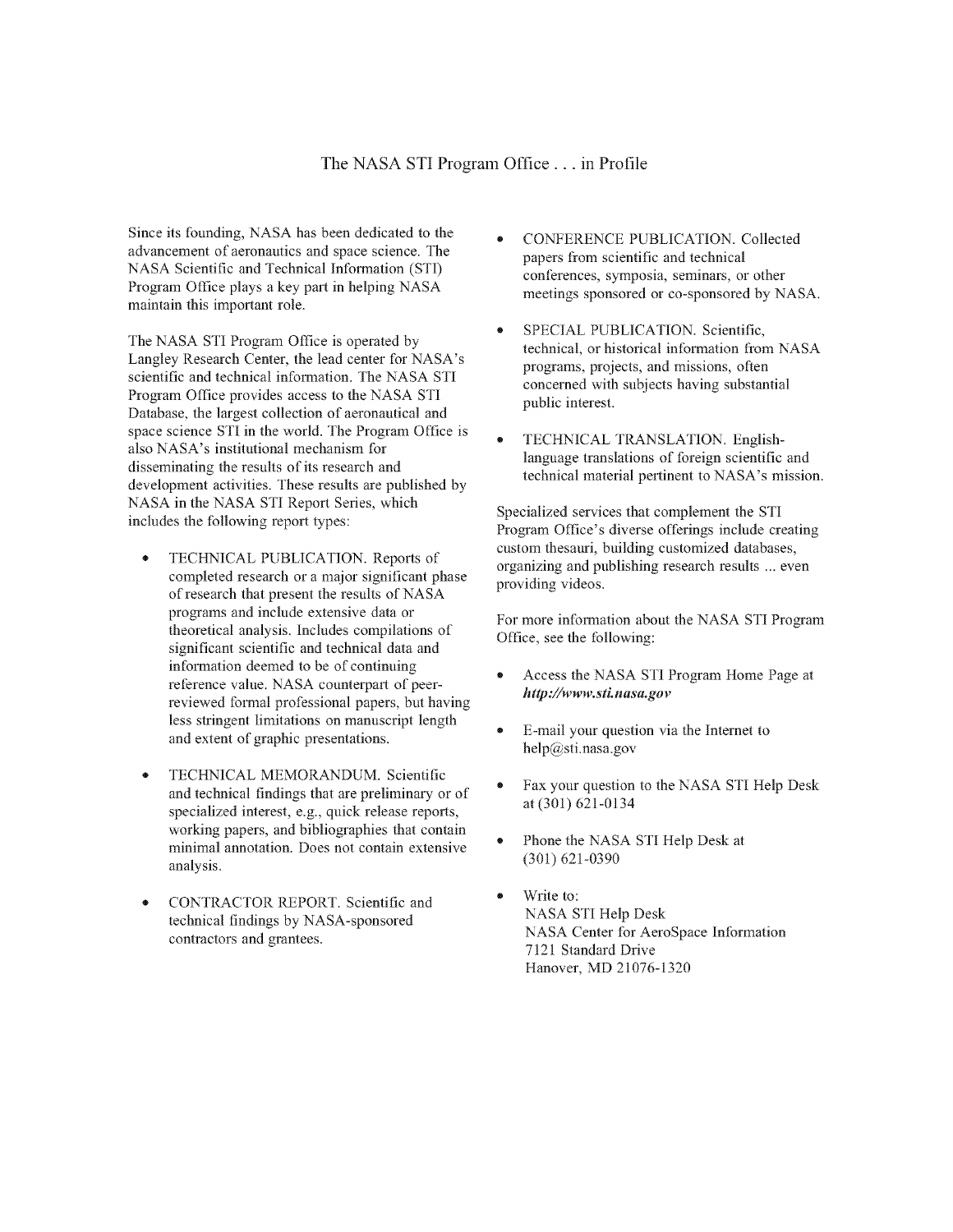NASA/TM-2002-211963



## **Evaluation of a Pair-Wise Conflict** Detection and Resolution Algorithm in a Multiple Aircraft Scenario

Victor A. Carreño Langley Research Center, Hampton, Virginia

National Aeronautics and Space Administration

Langley Research Center Hampton, Virginia 23681-2199

December 2002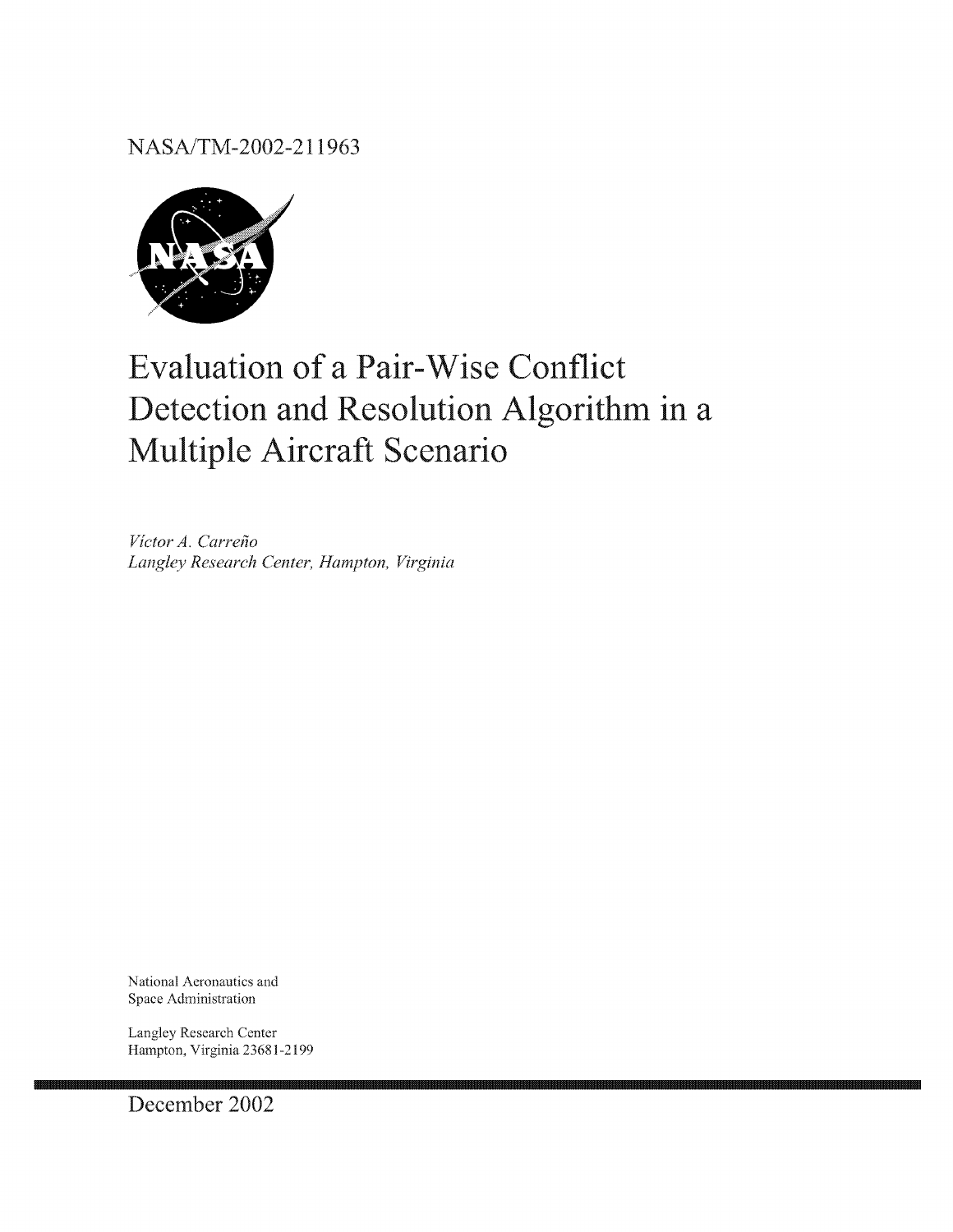Available from:

NASA Center for AeroSpace Information (CAS]) 7121 Standard Drive Hanover, MD 21076-1320 (301) 621-0390

National Technical Information Service (NTIS) 5285 Port Royal Road Springfield, VA 22161-2171  $(703)$  605-6000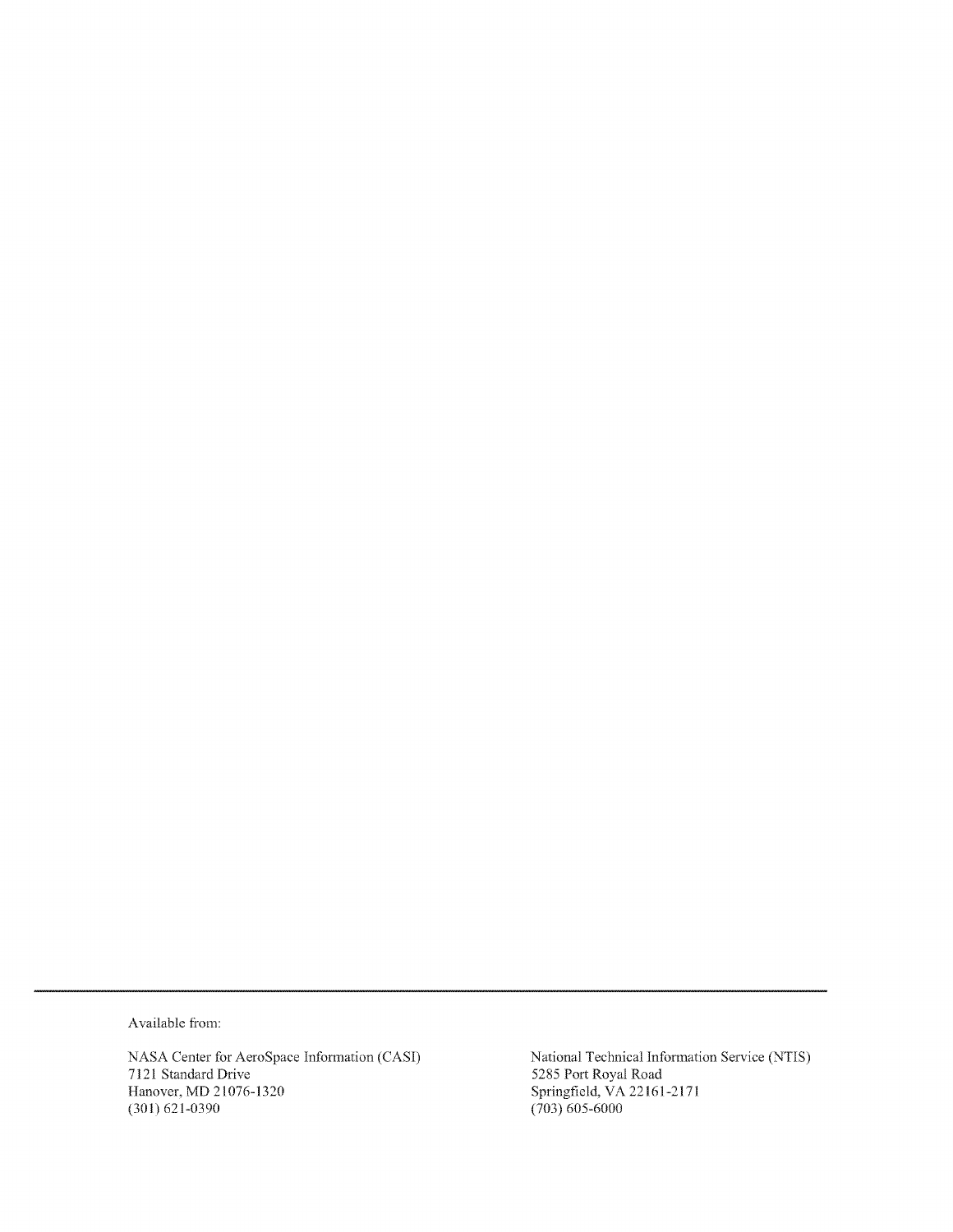## Evaluation of a Pair-Wise Conflict Detection and Resolution Algorithm in a Multiple Aircraft Scenario

Víctor Carreño NASA Langley Research Center Hampton, Virginia v.a.carreno@larc.nasa.gov

#### Abstract

The KB3D algorithm is a pairwise conflict detection and resolution (CD&R) algorithm. It detects and generates trajectory vectoring for an aircraft which has been predicted to be in an airspace minima violation within a given look-ahead time. It has been proven, using mechanized theorem proving techniques, that for a pair of aircraft, KB3D produces at least one vectoring solution and that all solutions produced are correct. Although solutions produced by the algorithm are mathematically correct, they might not be physically executable by an aircraft or might not solve multiple aircraft conflicts. This paper describes a simple solution selection method which assesses all solutions generated by KB3D and determines the solution to be executed. The solution selection method and KB3D are evaluated using a simulation in which N aircraft fly in a free-flight environment and each aircraft in the simulation uses KB3D to maintain separation. Specifically, the solution selection method filters KB3D solutions which are procedurally undesirable or physically not executable and uses a predetermined criteria for selection.

#### 1 Introduction

Free-flight[8] is a concept in which aircraft crews have more autonomy and part or all of the responsibility for airborne traffic management and separation assurance has been transfered from ground based control to a distributed cockpit based control. Conflict detection and resolution algorithms is a key enabling technology for free-flight. The KB3D algorithm is a 3 dimensional conflict detection and resolution algorithm (CD&R) developed by Dowek, Mufioz, and Geser[3]. It is an extension and optimization of Billimoria's 2 dimensional CD&R algorithm[2].

Airborne based CD&R algorithms are used to maintain separation between their own aircraft (the aircraft where the algorithm is running) and all surrounding aircraft,. Therefore, the algorithm must have access to pertinent information about all surrounding aircraft. Several systems [10, 7, 9] are being proposed to accomplish information exchange amongst aircraft in a free-flight environment. These systems will not be discussed in this paper.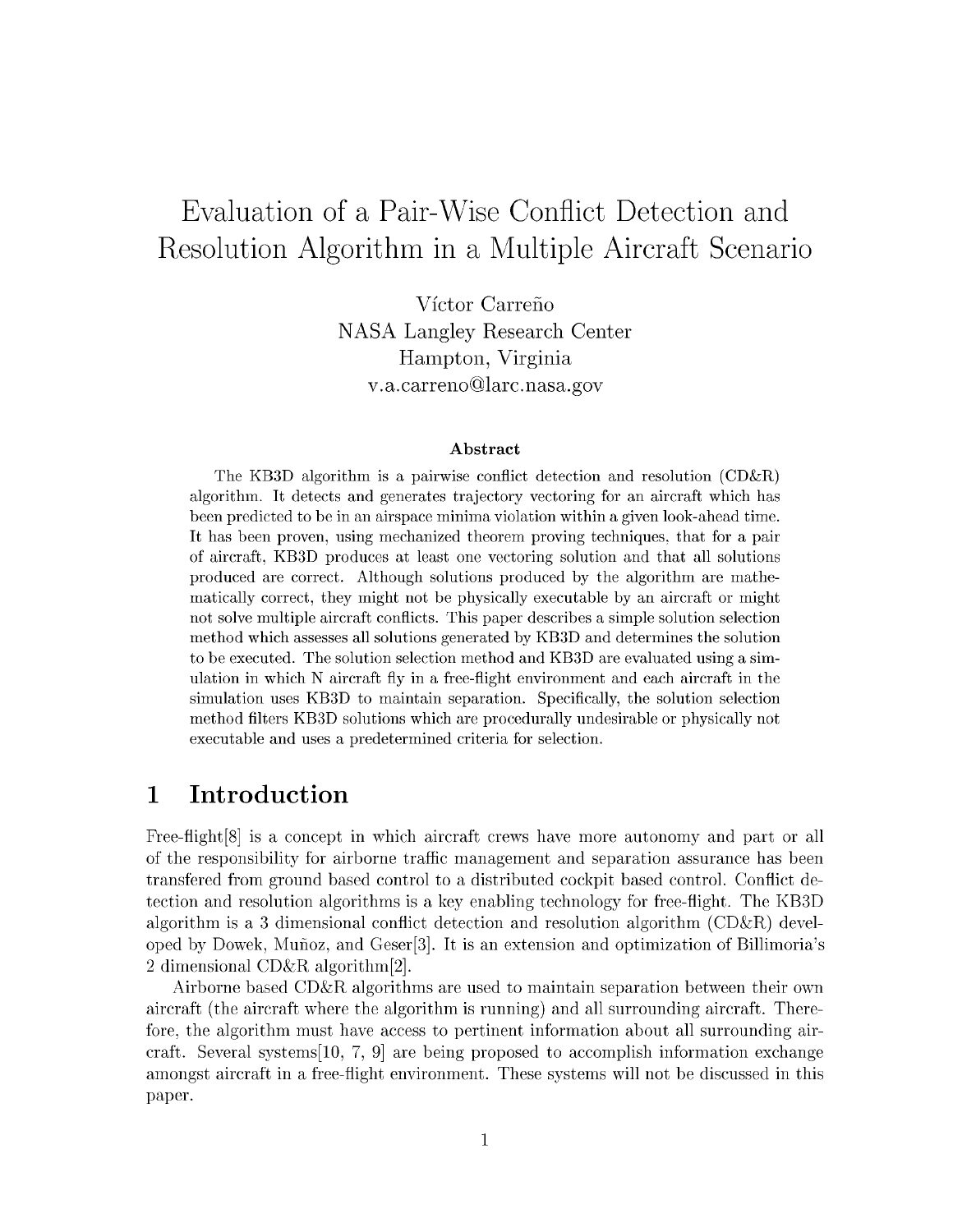Conflict detection and resolution algorithms can be broadly classified as state based or intent based. State refers to the current physical parameters of the aircraft such as location, altitude, and vertical and ground speeds. Intent refers to future maneuvers the aircraft will perform such as change of trajectories at waypoints. Intent parameters usually reside in a flight management computer or similar device.

The KB3D algorithm is a state based CD&R algorithm. The detection part of the algorithm projects the state of its own aircraft and the state of each of the traffic aircraft and determines if an airspace conflict exists in the future within a given lookahead time. If a future conflict exists, the resolution part produces solutions which will change the trajectory of the own aircraft to avoid the conflict. A unique feature of the KB3D algorithm is that it has been mathematically shown to produce at least one solution for every conflict pair and that all solutions produced are correct solutions. That is, a correct solution solves the conflict. The proof of correctness was checked using mechanized theorem proving[6].

Although KB3D has been shown to produce mathematically correct solutions, these solutions are not always physically executable or operationally desirable. Also, both the detection part and the resolution part of the algorithm are pair-wise detection and resolution. For N aircraft in a give airspace, the algorithm performs detection and resolution between itself and each of the other N-1 aircraft. In general, resolution of conflicts may not be compositional; the resolution of one conflict pair can negatively affect the resolution of another pair.

In order to assess the suitability of the solutions, the effectiveness of the algorithm, and the performance of a pair wise  $CD\&R$  algorithm in a multiple aircraft scenario, an evaluation simulation was developed. In the simulation, N aircraft fly on random trajectories in a cubical shape, size selectable, airspace volume. On each aircraft in the simulation, the KB3D algorithm is used to detect conflicts and generate conflict solutions and a solution selection logic is used to select which of the solutions will be executed.

## 2 Simulation

The simulation environment was created for the evaluation of en-route free-flight concepts. The simulation described in this paper does not make use of human test subjects. Control commands produced by algorithms are directly used to control the aircraft in the simulation. Extensive studies and simulations where airline pilots participate as test subjects are also being used for the evaluation of free-flight concepts and have been reported in [1].

One advantage of evaluating a  $CD\&R$  algorithm using a pilot-less simulation is that the algorithm can be implemented in hundreds of aircraft and run for hundred or thousands of hours. Such an extended simulation would not be economically practical using human test subjects.

The simulation is written in Java and platform independent. It uses a very simple 3 dimensional kinematics model for the aircraft. The number of aircraft, the dimensions of the airspace, simulation duration, and other parameters, are user selectable. For the results presented in this paper, the horizontal dimensions were set to 200 by 200 nautical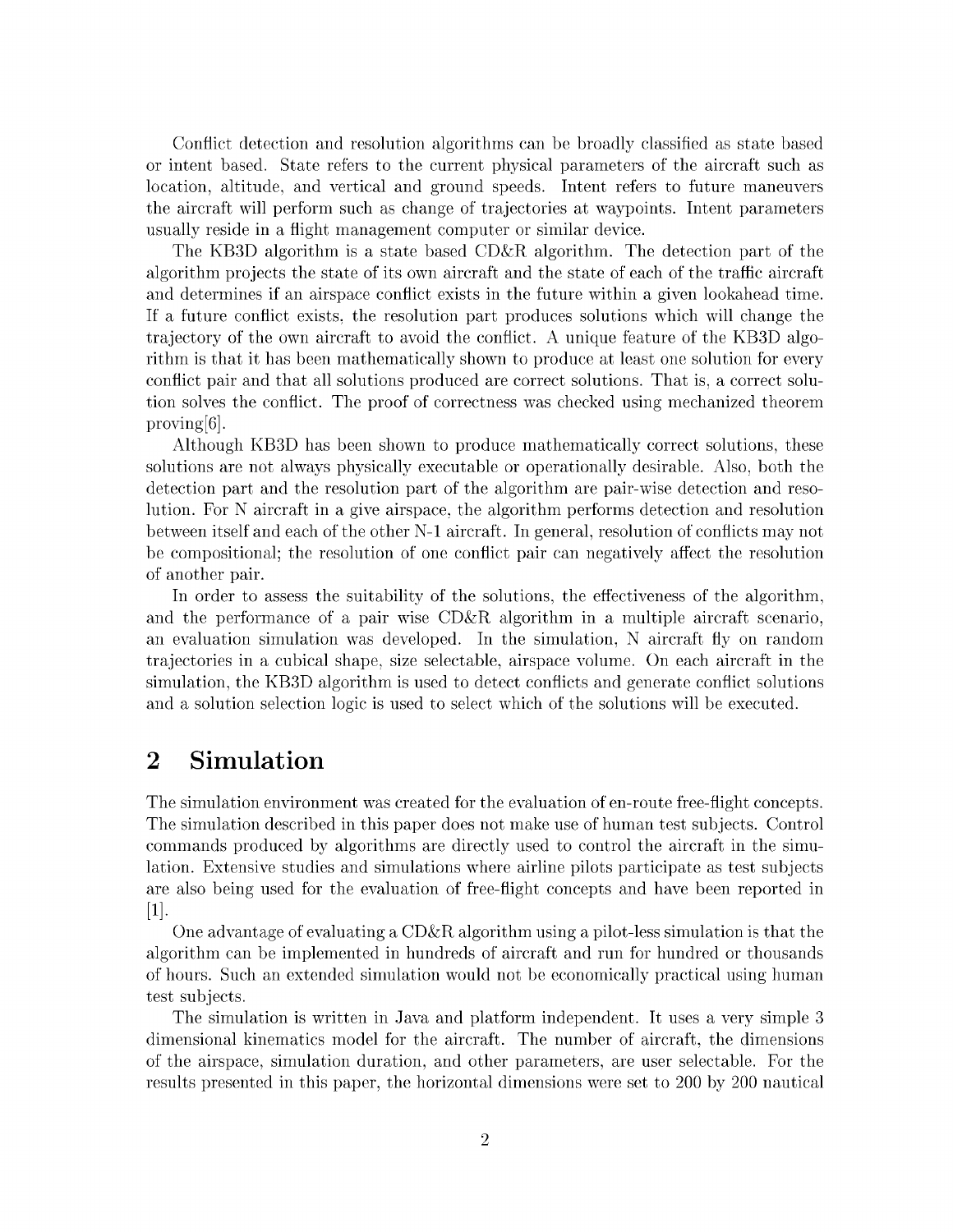miles and the vertical dimension to 32 thousand feet (18 to 50 thousand feet).

During a simulation run, the number of aircraft the user selects remains constant. This is accomplished by replacing aircraft which exit the airspace with new aircraft entering the airspace. Aircraft enter the airspace at random points through five of the six surfaces enclosing the airspace. Aircraft can exit the airspace through the top surface but do not enter through the top surface. Another restriction on randomly entering aircraft is that they are not in conflict or airspace violation with any of the existing aircraft at the time of entry.

When starting a simulation, the user can determine how the aircraft will be initialized. The user can create an initialization file with the state of each aircraft at time zero or can call a random initialization function. The user can also partially initialize the aircraft and the rest will randomly enter the airspace. The state of an aircraft is defined by the 11 parameters in table 1.

| $\overline{X}$               | location, easterly direction     | nautical miles       |
|------------------------------|----------------------------------|----------------------|
| y                            | location, northerly direction    | nautical miles       |
| Z.                           | altitude                         | thousand of feet     |
| gs                           | ground speed                     | knots                |
| trk                          | direction of motion              | degrees $0 - 359.99$ |
|                              |                                  | clockwise from north |
| VS                           | vertical speed                   | feet per minute      |
| $\mathrm{des}\,x$            | destination, easterly direction  | nautical miles       |
|                              |                                  |                      |
| $\mathrm{des}\_{\mathrm{y}}$ | destination, northerly direction | nautical miles       |
| $des_z$                      | destination altitude             | thousand of feet     |
| eta.                         | Estimated time of arrival        | seconds              |

Table 1: Aircraft States

The simulation runs in a time loop from zero to the time selected by the user. The time step of the simulation is one second. In each time step, the simulation updates the position of the aircraft, checks for airspace violations, and uses a selected  $CD\&R$  algorithm on each aircraft to maintain separation. The KB3D algorithm, through a filtering, selection, and limiting function described in the next section, is evaluated using the simulation.

#### 3 The KB3D Algorithm

KB3D has some computational advantages over similar CD&R algorithm. The KB3D implementation does not have loops in the code; therefore, termination is guaranteed. The code does not make use of transcendental functions such as tangent and arctangent; only basic arithmetic functions and square root are used in the computation. The KB3D algorithm does not have singularities in its computational space which other CD&R algorithms have, such as the modified voltage potential algorithm [4]. KB3D is currently implemented in Java but could easily be translated to other languages such as  $c++$ .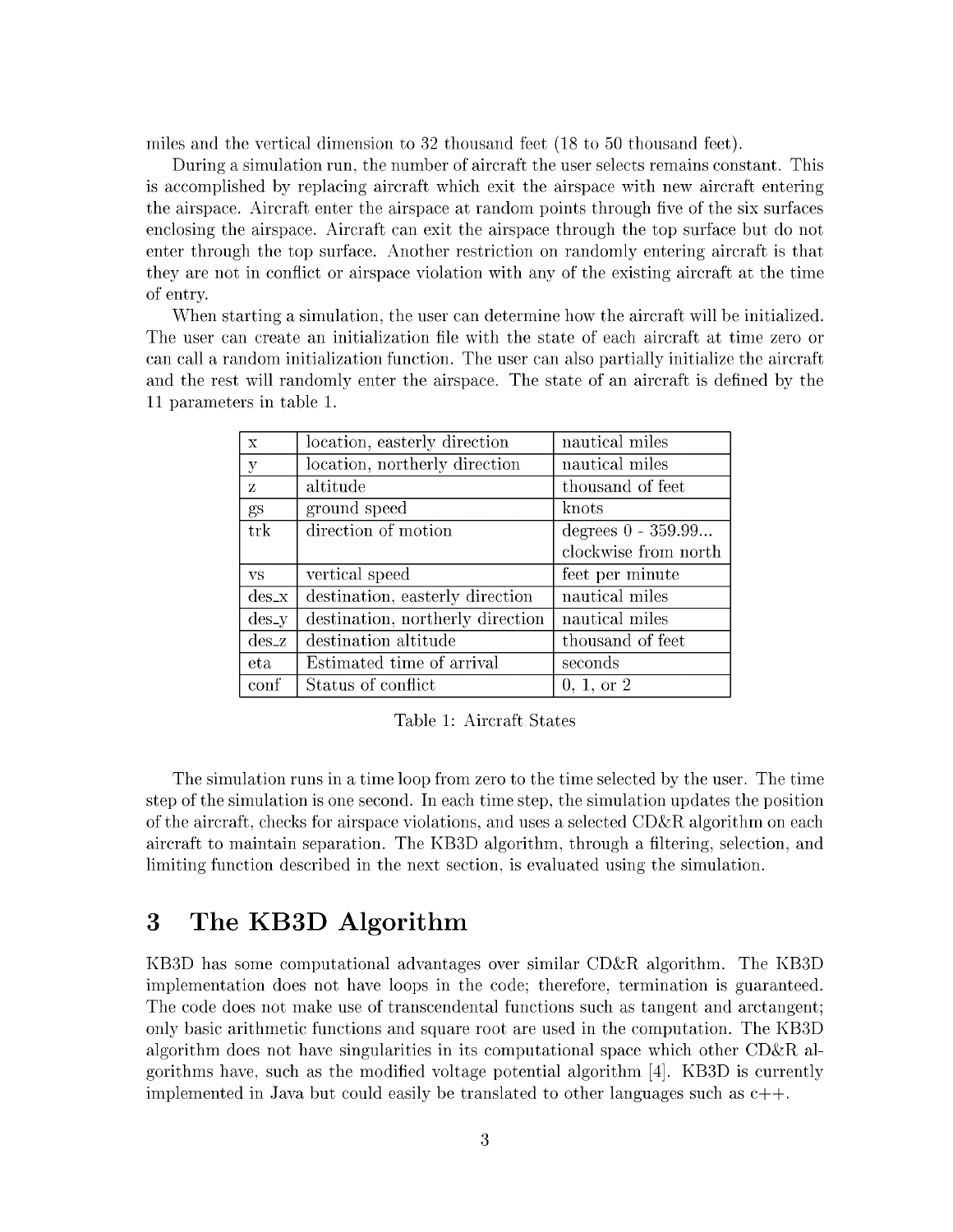KB3D is a pair-wise CD&R algorithm. For a given pair of aircraft, an aircraft executing the CD&R algorithm considers itself the *ownship* and it considers the other aircraft the *intruder.* The solutions generated by the algorithm on the ownship solve the conflict without any change to the intruder's projected trajectory. If the intruder is also running a CD&R algorithm, a less aggressive maneuver might be necessary to avoid the conflict. All aircraft in the simulation run the KB3D algorithm. In one simulation step, each aircraft runs the CD&R algorithm against all other  $N-1$  aircraft in the airspace. Therefore, the algorithm is executed  $N(N-1)$  per simulation step. Multiple conflicts are handled in a naive way. For example, if an aircraft detects and starts executing a resolution maneuver and subsequent conflicts are detected, the resolution of the subsequent conflicts can override the first resolution. This is one of the objectives of the experiment: to evaluate the performance of a pair-wise  $CD\&R$  algorithm in a multiple conflict scenario. Heuristics are being investigated on how to minimize or eliminate the creation of new conflicts resulting from the resolution of a previous conflict. These heuristics will be incorporated and evaluated in future experiments.

The algorithm depends on the assumption, when computing the solutions, that for a given pair of aircraft, the ownship is not inside the protected zone of the intruder. Once the ownship is inside the protected zone (space minima violation), the algorithm no longer produces solutions to maintain separation. An aircraft that enters the protected zone of another aircraft can continue indefinitely on a trajectory which produces a separation minima violation. This behavior is reflected in the experiment results discussed in the next section. It is expected that integrated cockpits implementing airborne separation assurance will have additional capabilities to handle scenarios where loss of separation minima has occurred, such as collision avoidance.

The KB3D algorithm produces at least one solution and up to 6 solutions. Solutions produced by KB3D are for three different aircraft parameters: ground speed change, vertical speed change, and track (horizontal direction) change. Each of this solutions, when independently implemented, will avoid the conflict. Therefore, in an operational environment, one of the algorithm's multiple solutions should be selected for conflict resolution.

For the experiment, selection of the solution is performed using the decision flow chart of Figure 1. The selection method is the result of: 1. early observations of free flight simulations: 2. preference of flight crews; and 3. how efficiently the maneuver can be executed. It was observed that, in scenarios with typical National Airspace densities, most horizontal change maneuvers only required a few degrees of change to solve the conflict. Another consideration in the solution selection process is the expected in-route altitude of aircraft in free flight. In-route aircraft in free flight are expected to fly near their maximum altitude. Therefore, solutions where an aircraft must climb might not be physically possible. Solutions involving ground speed changes are the least favored amongst crews and are undesirable because the time required to execute a speed change is typically several time longer than the time to execute a track change or altitude change.

The solution selection process first checks the track solution for operational and physical limitations. If the track solution is within the physical and operational limits, it selects the smallest of the right or left turn. If the track change solution is not feasible or out of the operational limits, it checks for climb rate (vertical speed) and descent rate. If vertical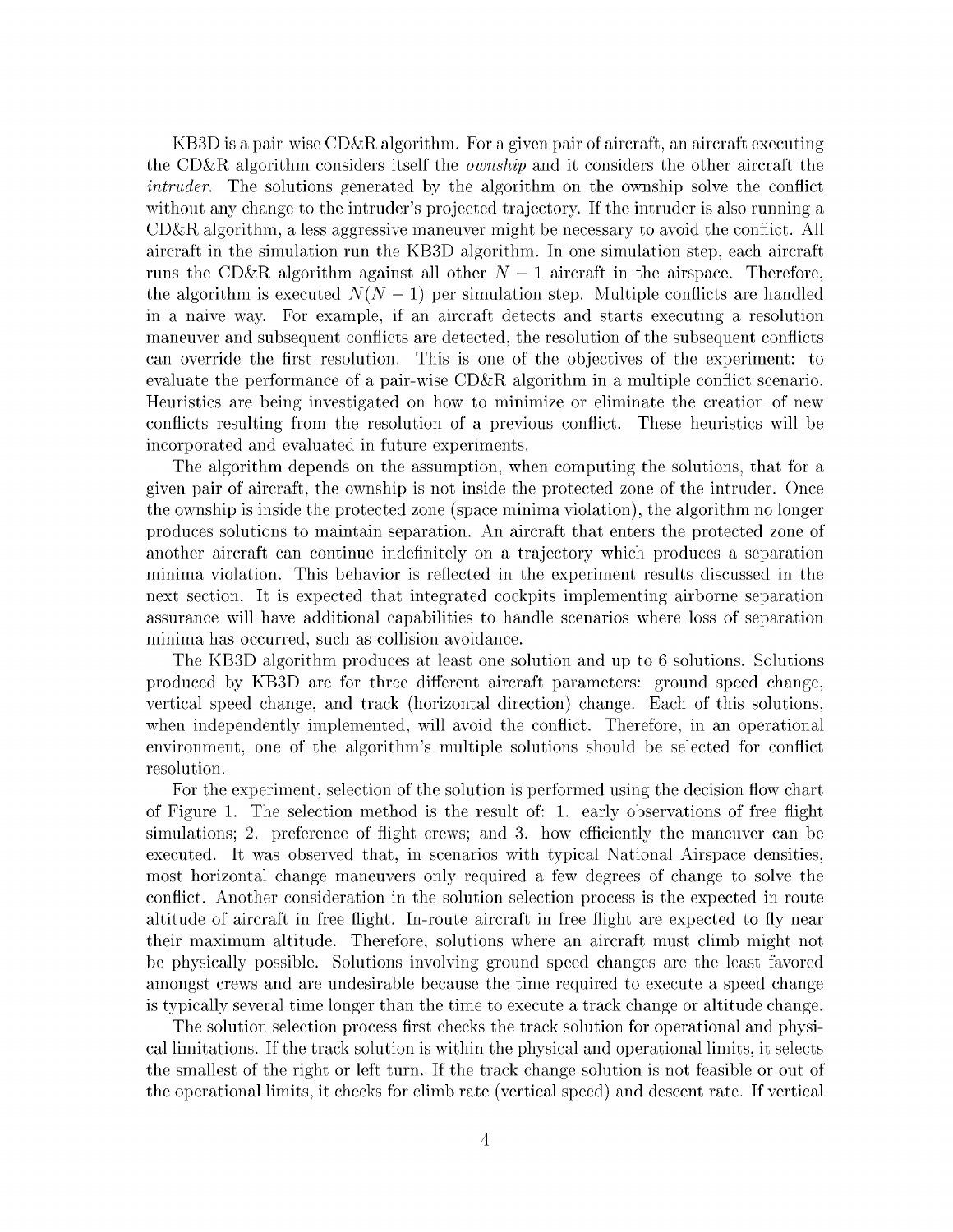speed solutions are also out of bounds, the algorithm checks the increase ground speed followed by the decrease ground speed.

When all of the solutions are outside of the established bounds, the selection algorithm selects the smallest of the right turn or left turn. This is the "never give up" selection. Note that although a solution might be physically possible, it might be initially rejected by the operational bound, which is a somewhat arbitrary bound (see Table 2).



Figure 1: Solution Selection Logic

Once a solution is selected, it goes through a limiting function. For example, if the solution is to turn right by 10 degrees, the limiting function calculates the maximum turn rate to achieve the heading change. This is given by:

$$
max \ turn \ rate = \frac{180 \cdot g \cdot \tan(\phi)}{speed \cdot \pi} \ degrees/second
$$

where g is the gravitational force, speed is the aircraft ground speed, and  $\phi$  is the bank angle of the aircraft. Using a maximum bank angle imposed by operational constraints,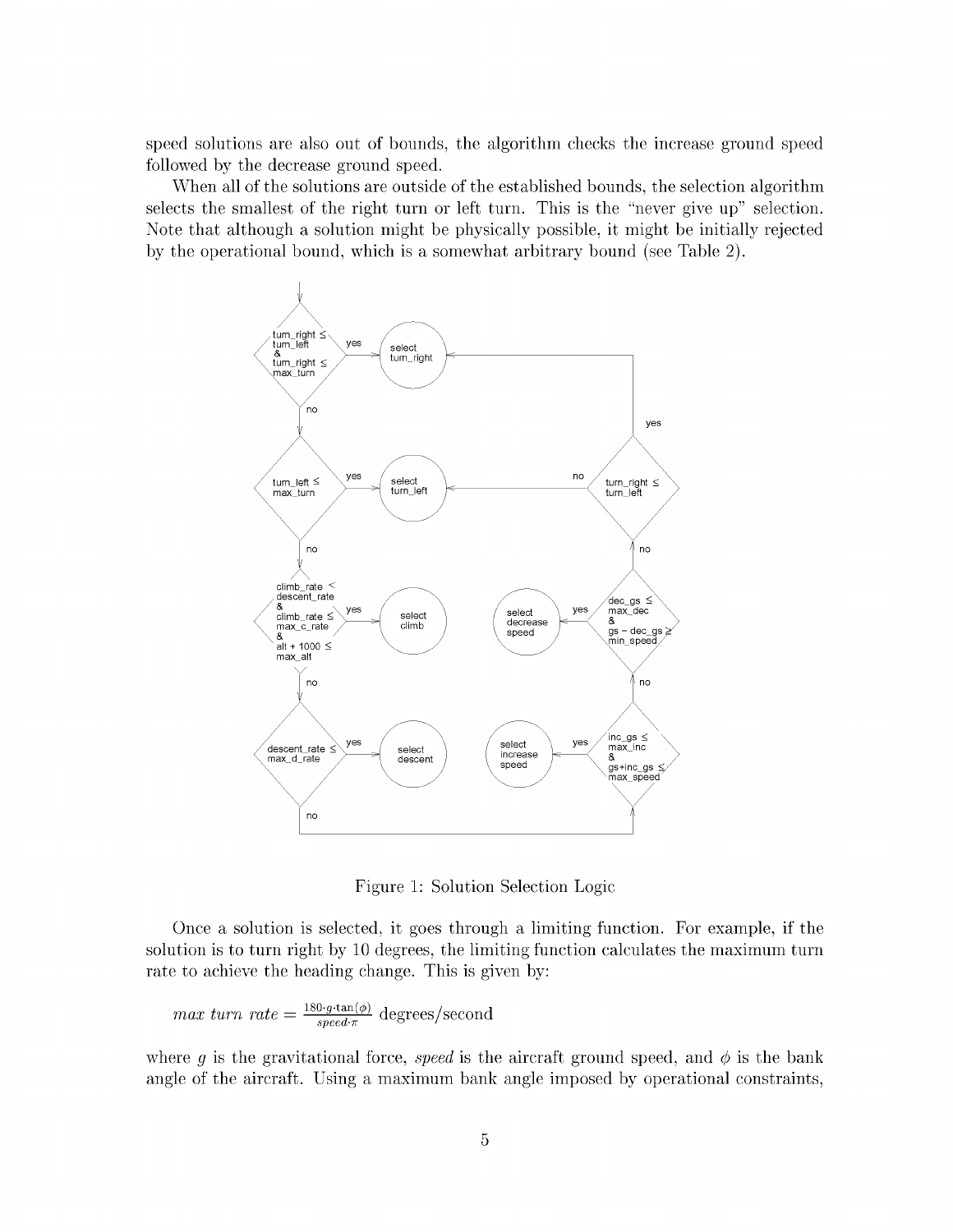the simulation then changes the heading of the aircraft at its maximum turn rate until the full heading change is accomplished.

The maximum rates and limits are set for a generic commercial aircraft and based on previous experiments or conversations with pilots. They are somewhat arbitrary. A more accurate simulation will have different types of aircraft with more characteristic parameters for each aircraft. The maximum altitude for resolution is the altitude at which a climb will not be use to resolve a conflict. Although an aircraft in the simulation can fly up to 50 thousand feet, the resolution algorithm will not command a climb if the aircraft is at 40 thousand feet or above. The parameters were set as shown in Table 2

| max. altitude for resolution | 40 thousand feet                   |
|------------------------------|------------------------------------|
| max. vertical speed          | 2000 feet/minute                   |
| maneuver time                | 2\% of conflict time               |
| max. acceleration            | $1.42$ knots/second (NM/hour-sec.) |
| max. deceleration            | $1.25$ knots/second                |
| max. ground speed            | 550 knots                          |
| min. ground speed            | 250 knots                          |
| max. speed increase          | 50 knots                           |
| max. speed decrease          | 100 knots                          |
| max. heading change          | 17 degrees                         |
| max. bank angle              | 35 degrees                         |

Table 2: Operational and Physical Constraints

These numbers are fairly conservative and can be adjusted in future simulation to determine their impact on the performance of the CD&R algorithm. For the results presented in this paper, the objective is to evaluate the algorithm solutions and its performance in a multiple aircraft scenario with generic physical constraints.

#### 4 Simulation Results

The simulations are performed in an airspace with dimensions of 200 by 200 nautical miles by 32,000 feet. The number of aircraft in the airspace is varied from 18 to 250 aircraft. Look ahead time for the CD&R algorithm is 5 minutes (300 seconds). The protected zone (separation minima) around an aircraft is a cylinder with a radius of 5 nautical miles horizontally and 1000 feet vertically over and below the aircraft. The detection part of the algorithm projects into the future the state of the intruder and own ship. A conflict is detected if one aircraft enters the protected zone of the other within the lookahead time. If an aircraft is inside the protected zone of another aircraft, an airspace violations has occurred and it is flagged by the simulation.

The duration of each simulation is 100 hours (360,000 seconds). Simulations have been pertbrmed on a Sun workstation running Solaris and on a Intel based PC running Linux. Figure 2 shows a graph of the number of conflicts as a function of number of aircraft. Eighteen aircraft in a 200 by 200 nautical miles airspace corresponds approximately to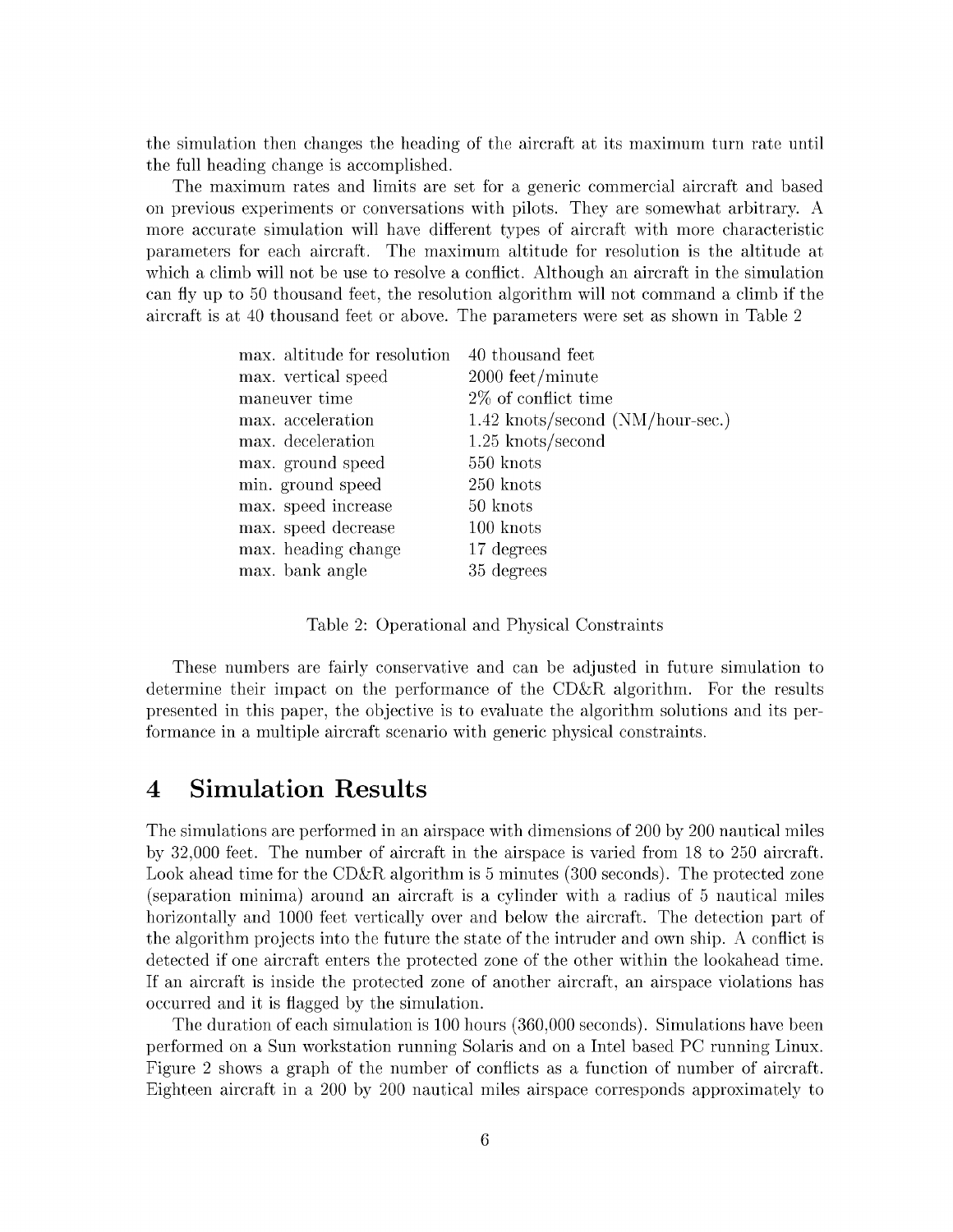the traffic density over the continental United States in the year 1997. Fifty four aircraft in the same airspace is a figure used in previous experiments [5] as  $3X$  (3 times) 1997 densities. The number of aircraft is increased past the 3X density to determine at what point the CD&R algorithm is no longer effective in maintaining separation in a free flight environment with aircraft flying random paths.



Figure 2: Conflicts as Function of Number of Aircraft

The relation of aircraft number  $n$  to conflicts per 100 hours, based on the results for 18 to 250 aircraft, is exponential and can be approximated by the equation,

conflicts/100 hours = 
$$
\frac{n^{2.06}}{2.65}
$$

As long as all conflicts can be properly resolved without loss of separation minima, the number of conflicts is not a very relevant issue from the safety point of view. However, if resolution is being implemented by the crew, an increased number of conflicts can have an impact on crew workload and safety. It can also have an impact on scheduling, fuel efficiency, and computational requirements. The relation of aircraft number to conflicts gives insight into the airspace traffic complexity as the aircraft density increases. Using the 3X density, we can calculate the average number of conflicts per aircraft per hour to be 0.25. This means that for a one hour flight, the crew can expect to detect and resolve one conflict every tburth flight. For 200 aircraft, more than 10 times 1997 densities, the cockpit crew can expect an average of one conflict per one hour of flight. These conflict rates appear to be low and well within the capability of the crew to detect and resolve.

Figure 3 shows number of space violations (loss of separation minima) as a thnction of number of aircraft for 100 hours runs. A space violation occurs when an aircraft is less than 5 nautical miles horizontally *and* less than 1000 vertically from another aircraft.

All loss of separation minima recorded during simulation did not present a collision threat. The point of closest separation occurred during the 250 aircraft simulation and it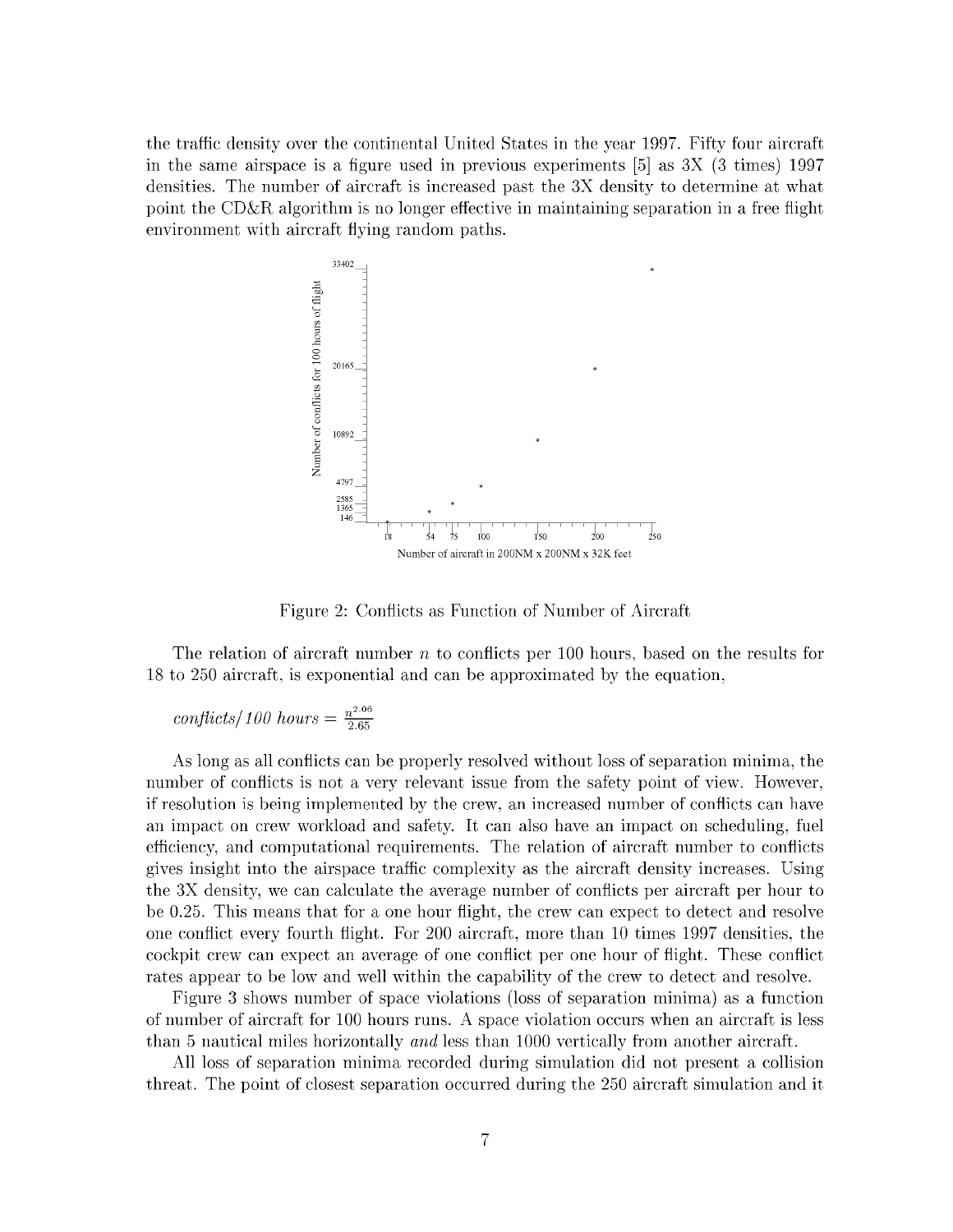

Figure 3: Separation Minima Violations as Function of Number of Aircraft

was 4.6506 nautical miles horizontally and 252 feet vertically. Tables 3, 4 and 5 summarize the characteristics of the loss of separation events. The closest separation was worst case. The average horizontal and vertical is the average of the closest distance during loss of separation.

| Number of aircraft | 150                     |
|--------------------|-------------------------|
| Closest separation | $4.868$ n miles, horiz. |
|                    | 11 feet, vert.          |
| Average horizontal | $4.964$ n miles         |
| Average vertical   | 282 feet                |
| Average duration   | 6.2 seconds             |

Table 3: Loss of Separation Summary: 150 aircraft

Although the separation minima violation data is not statistically significant to draw accurate conclusions, it appears that the severity of the violations is not affected by the increase in density from 150 to 250 aircraft. The number of violations appears to follow a linear relation. This is in contrast to the number of conflicts which grows exponentially with number of aircraft.

Violations range from 4.6501 nautical miles horizontally and 252 feet vertically to 4.9999 horizontally and 834 feet vertically. Several of the violations flagged by the simulation are of the type where the horizontal separation is 4.9999 nautical miles and the duration is only 1 second. These results suggest that by increasing the dimensions of the detection and resolution from 5 nautical miles to a slightly larger protection zone, for example 5.1 nautical miles, most of the violations could be eliminated.

We observed, when running 100 hours simulations, that there were no separation minima violations for densities of 100 aircraft or less. However, it is possible that for densities in the 100 aircraft range, violations are rare events but nevertheless exist. To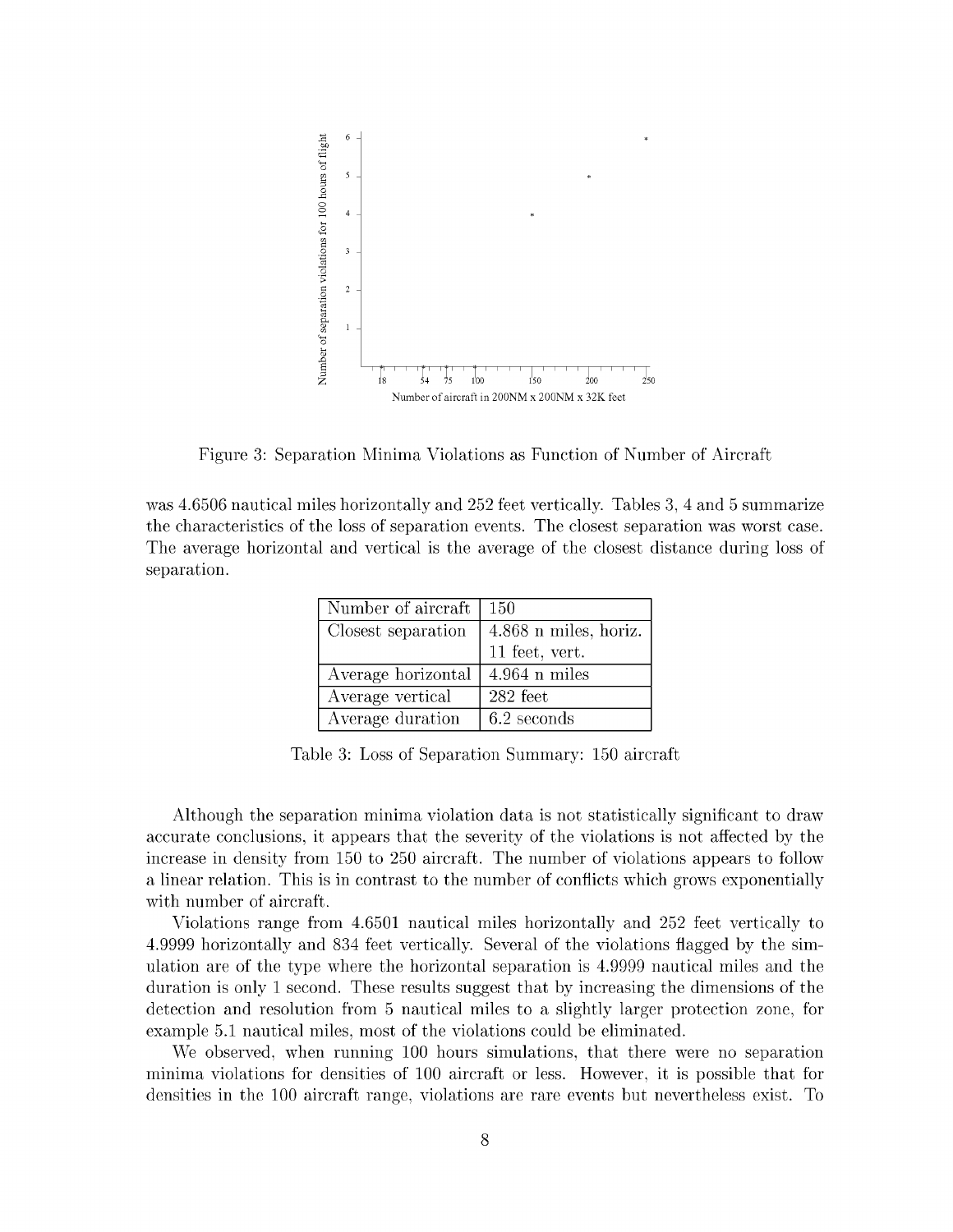| Number of aircraft | 200                   |
|--------------------|-----------------------|
| Closest separation | 4.669 n miles, horiz. |
|                    | 431 feet, vert.       |
| Average horizontal | $4.925$ n miles       |
| Average vertical   | 571 feet              |
| Average duration   | $12.6$ seconds        |

Table 4: Loss of Separation Summary: 200 aircraft

| Number of aircraft | 250                     |
|--------------------|-------------------------|
| Closest separation | $4.650$ n miles, horiz. |
|                    | 252 feet, vert.         |
| Average horizontal | $4.935$ n miles         |
| Average vertical   | 474 feet                |
| Average duration   | 14.2 seconds            |

Table 5: Loss of Separation Summary: 250 aircraft

address this concern, the simulation was run for  $1000$  hours (41.6 days) and 100 aircraft. This is equivalent to  $100,000$  aircraft-flight-hours. The 1000 hours simulation with 100 aircraft gave 8 violations with the closest separation 4.840 nautical miles horizontally and 726 feet vertically. A simulation of 1000 hours with 54 aircraft gave no violations.

Finally, the effectiveness of conflict detection and resolution is illustrated by comparing two simulation runs, one with  $CD\&R$  disabled and one with  $CD\&R$  enabled. The results are given in table 6.

| Number of aircraft   | 18                      | 18      |
|----------------------|-------------------------|---------|
| CD&R                 | disabled                | enabled |
| Number of violations | 81                      |         |
| Violation            | $0.212$ n miles, horiz. | na      |
| closest separation   | 165 feet, vert.         |         |
| Average horizontal   | $2.88$ n miles          | na      |
| Average vertical     | $455.8$ feet            | na      |
| Average duration     | $122.1$ seconds         | na      |

Table 6: Comparison of Simulation with CD&R Enabled and Disabled

## 5 Conclusion

The performance evaluation of the KB3D CD&R algorithm, augmented with a simple solution selection logic, gave some interesting preliminary results. The growth of conflicts is exponential. With 250 aircraft, the density is approximately one aircraft per 1000 cubic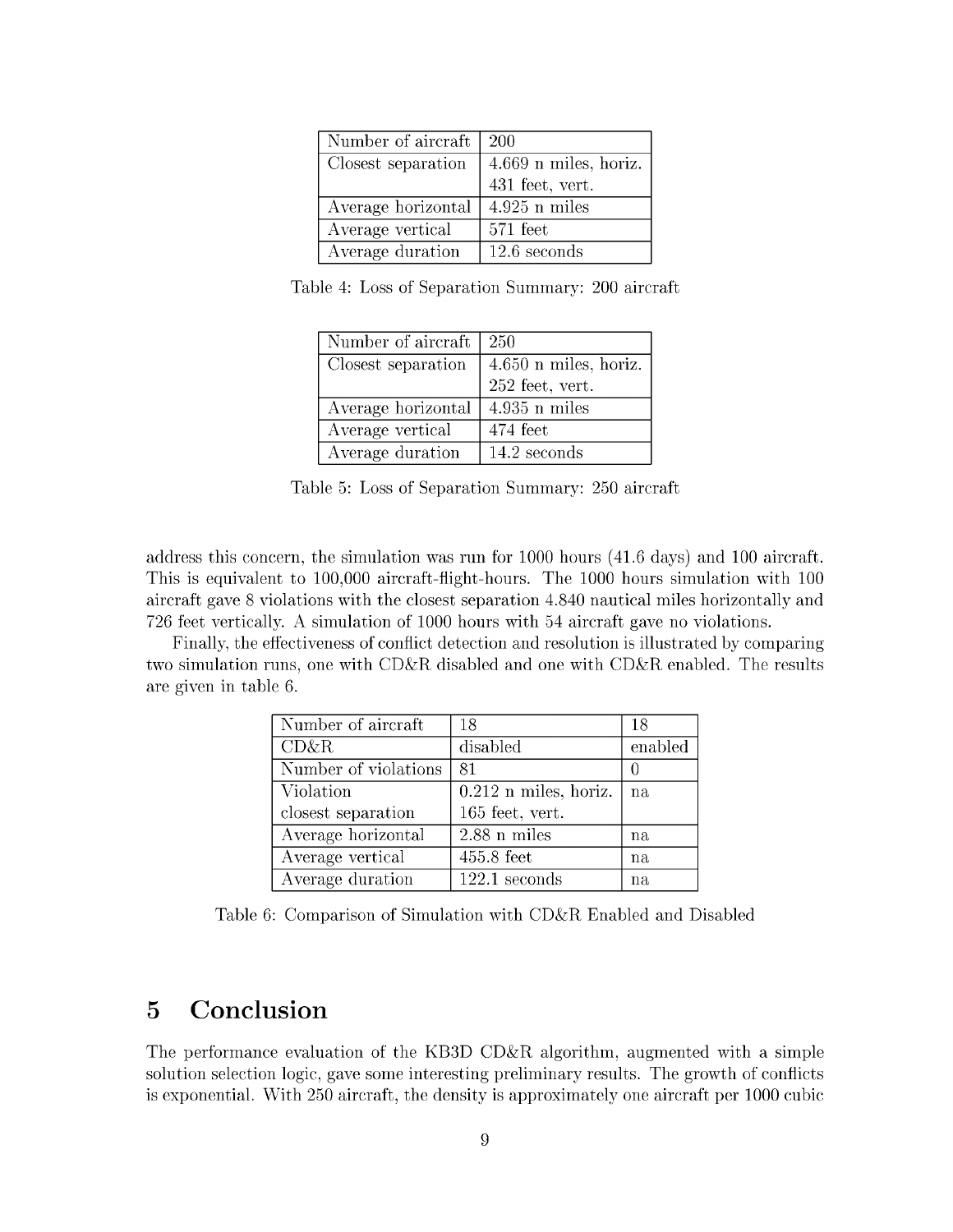nautical miles. This is one aircraft per 10 nm x 10 nm x 10 nm cube. Around airports and other high congestion areas, densities could be much higher that this which could produce very high conflict rates for purely random flight trajectories and a state based  $CD\&R$ . However, trajectories around airport follow define patterns and routes.

Fairly conservative maneuver limiting did not hinder good performance from the algorithm. For densities 3 times higher than 1997 North American densities (54 aircraft in the airspace volume), the system was able to resolve all conflicts with no separation minima violation for 100,000 aircraft-flight-hours. For approximately 5 times 1997 North American densities (100 aircraft in the airspace volume), 8 violations were observed for 100,000aircraft-flight-hours.

All separation minima violations were benign in that aircraft never came closer than 4.8 nautical miles and the possibility of collision was almost non-existent. This result suggest that the CD&R algorithm thresholds parameters could be adjusted to practically eliminate violations for the space densities studied.

It was found that the pair-wise CD&R algorithm performed very well in a multiple aircraft scenario even when a naive resolution selection logic was used. A more discerning selection logic, under development at this time, could also reduce or eliminate separation violations. Future experiments will incorporate these changes and measure their impact. Also being studied is the impact of a resolution on an aircraft nominal trajectory, estimated time of arrival, fuel burn, and other performance parameters.

## References

- [1] Mark G. Ballin, David J. Wing, Monica F. Hughes, and Sheila R. Conway. Airbor separation assurance and traffic management: Research of concepts and technology. *American Institute of Aeronautics and Astronautics,* (99-3989), 1999.
- [2] K. Bilimoria. A geometric optimization approach to aircraft conflict resolution. In Proceedings of *Guidance, Navigation, and Control Conference*, volume AIAA 2000-4265, Denver, CO, August 2000.
- [3] G. Dowek, A. Geser, and C. Mufioz. Tactical conflict detection and resolution in a 3-D airspace. In Proceedings of  $4th$  *USA/Europe Air Traffic Management*  $R\&D$ Seminar, October 2001.
- [4] Martin S. Eby. A self-organizational approach for resolving air traffic conflicts. *The Lincoln Laboratory Journal,* 7(2), 1994.
- J.M. Hoekstra, R.C.J. Ruigrok, and R.N.H.W. van Gent. Free flight in a crowded airspace. In Proceedings of *3rd USA/Europe Air TraJfic Management R\_gD Seminar,* June 2000.
- [6] S. Owre, J. M. Rushby, and N. Shankar. PVS: <sup>A</sup> prototype verification system. In Deepak Kapur, editor, *llth I'aternational Conference on Automated Deduction (CADE),* volume 607 of *Lecture Notes in Artificial Intelligence,* pages *748* 752, Saratoga, NY, June 1992. Springer-Verlag.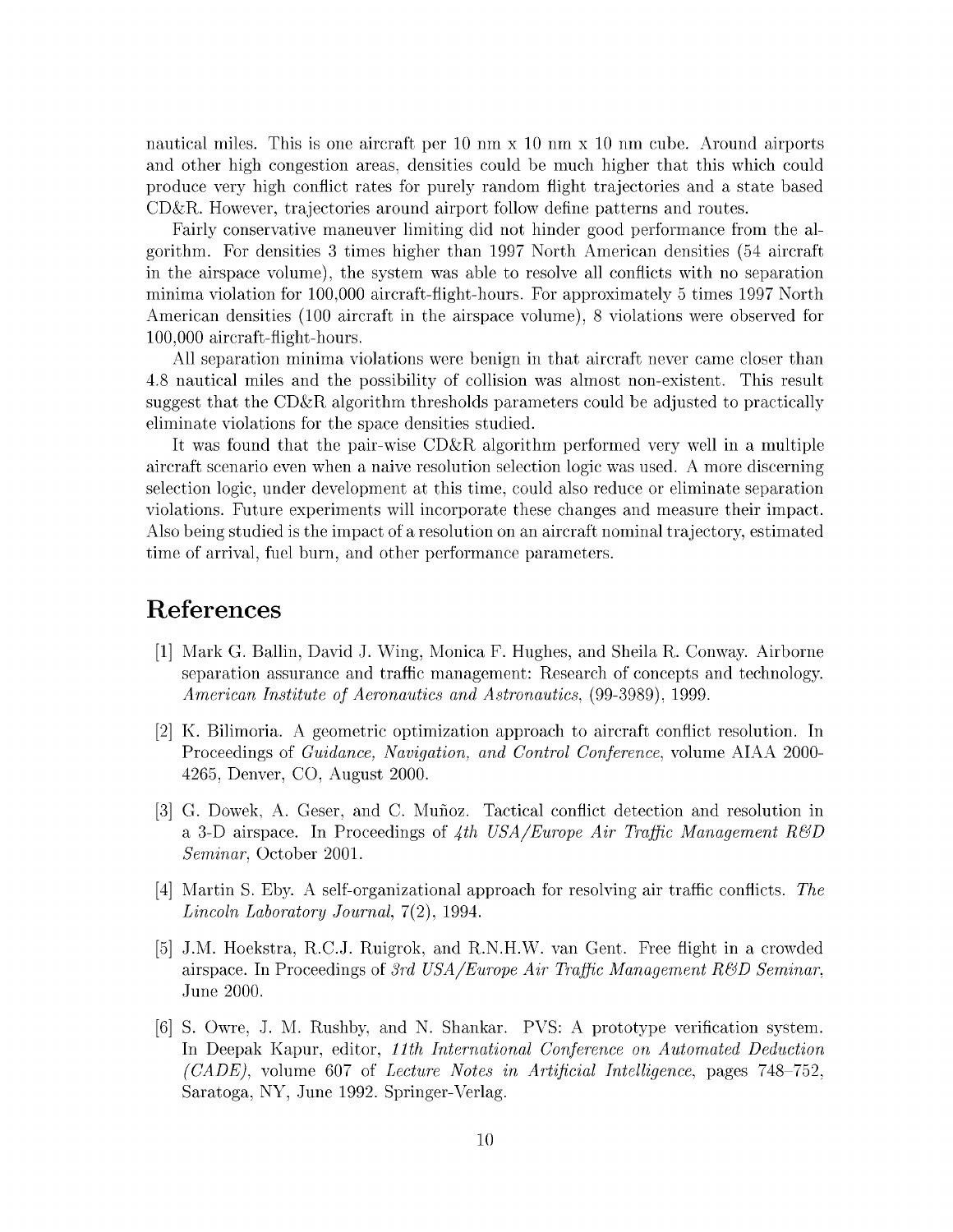- [7] Gerry Preziotti. Traffic information system broadcast masps. Technical Report RTC SC-186/WG-2 Working Paper, RTCA, December 2001.
- [8] Radio Technical Commission for Aeronautics. Final report of the RTCA board of directors' select committee on free flight. Technical Report Issued 1-18-95, RTCA, Washington, DC, 1995.
- [9] Janis Vilcans, Edmund Koenke, Michael Geyer, and Richard Lay. Beacon multilational eration to facilitate ads-b. In Proceedings of *Institute of Navigation 53rd Annual Meeting,* June 1997.
- [10] Andrew D. Zeitilin, Jonathan HAMMER, James CIEPLAK, and Oscar A. OLMO Achieving early cdti capability with ads-b. In Proceedings of *International Air Traffic Management R&D seminar*, December 1998.